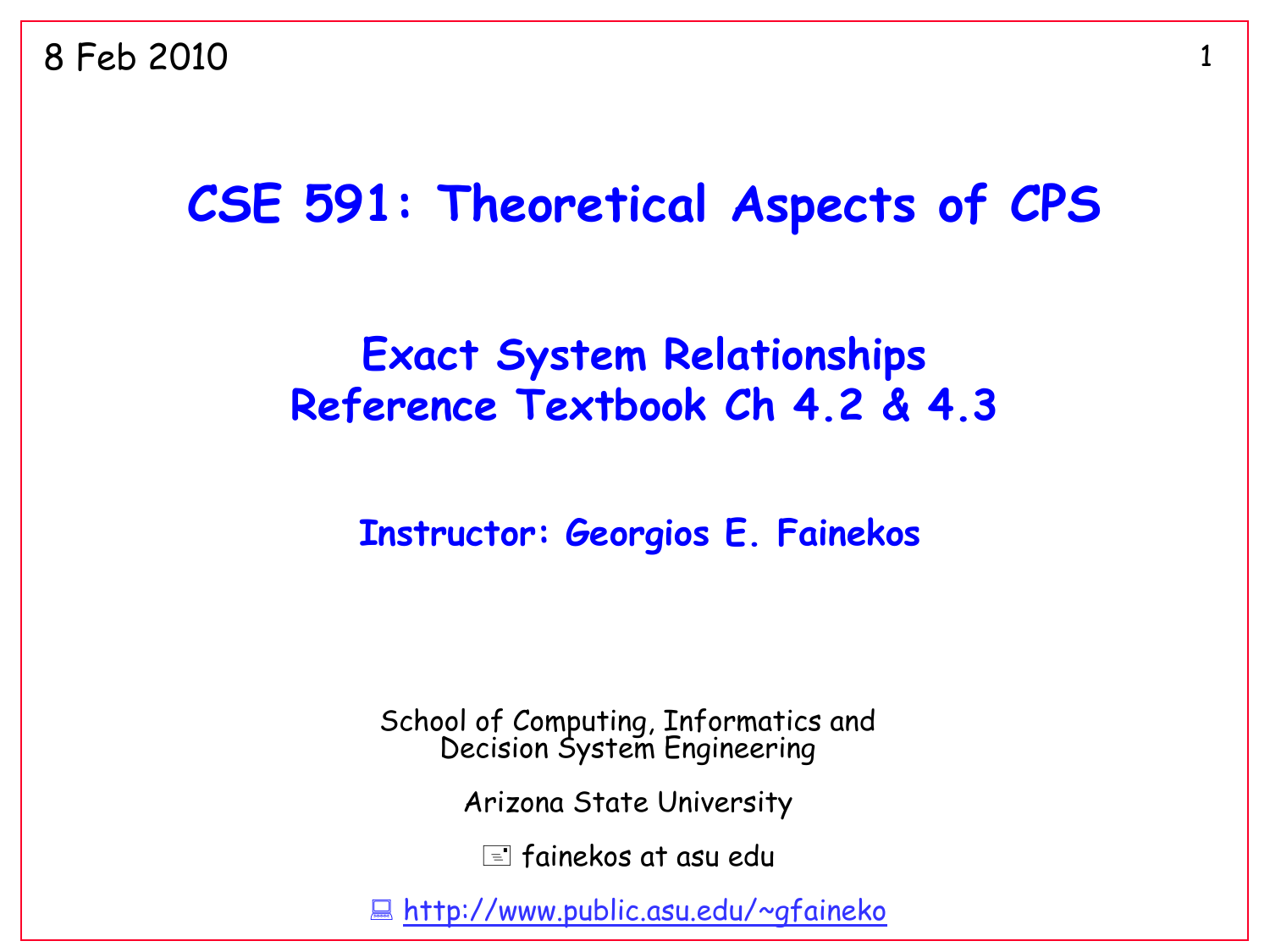### Announcements

- Do not forget to take a look at HW0
	- If you feel comfortable that you know all the concepts, skip it
	- Otherwise, try to do it
- Project proposal deadline is approaching (17 Feb)
	- You must submit up to 2 page proposal
		- A small intro to the problem
			- Why it is interesting/challenging
			- Why it is related to CPS
			- What you are going to do and when
			- What you are going to deliver
	- Some project ideas from other courses: <http://courses.ece.illinois.edu/ece598/sm/2008Fall/schedule.shtml>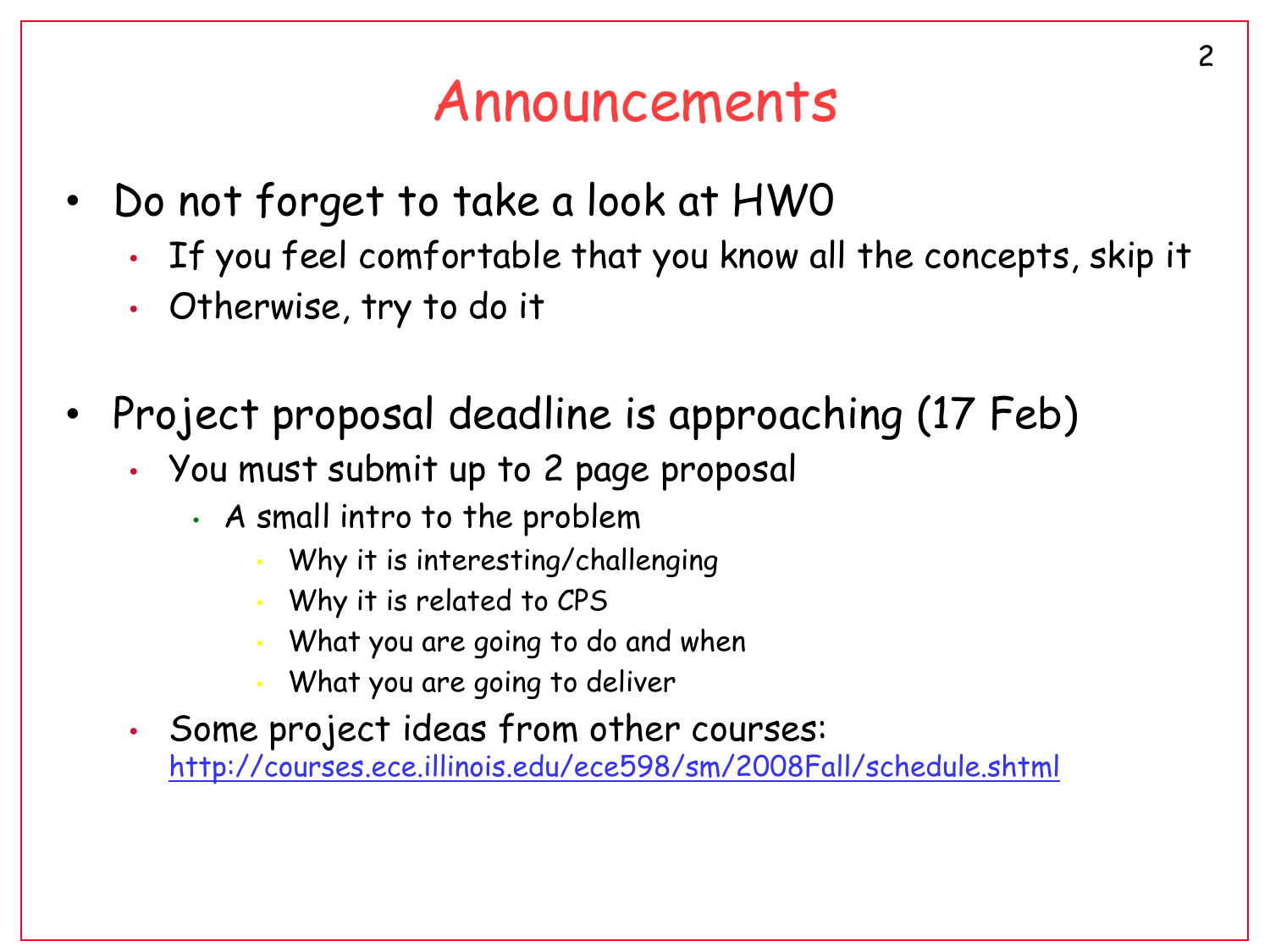## In the previous class

- Review of notation and definitions:
	- Alphabet: A non-empty finite set
		- Usually denoted by  $\Sigma$  (or Z in the textbook), eg Z = {0,1}, Z =  ${a,b,c}$
	- Symbol: a member of the alphabet
		- Eq. 0 or 1 from  $Z = \{0,1\}$
	- (finite or infinite) string: A (finite or infinite) sequence of symbols
		- Empty string: ε
		- $\cdot$  Eq. If Z = {0,1}, then
			- Finite strings: 10, 0101, 1010111
			- Infinite strings: 11111…, 101010…
	- Concatenation: If α, β are strings, then the concatenation of α and β is written as αβ.
		- Eg. If α=11 and β=00, then αβ=1100
	- Language: A set a strings built over an alphabet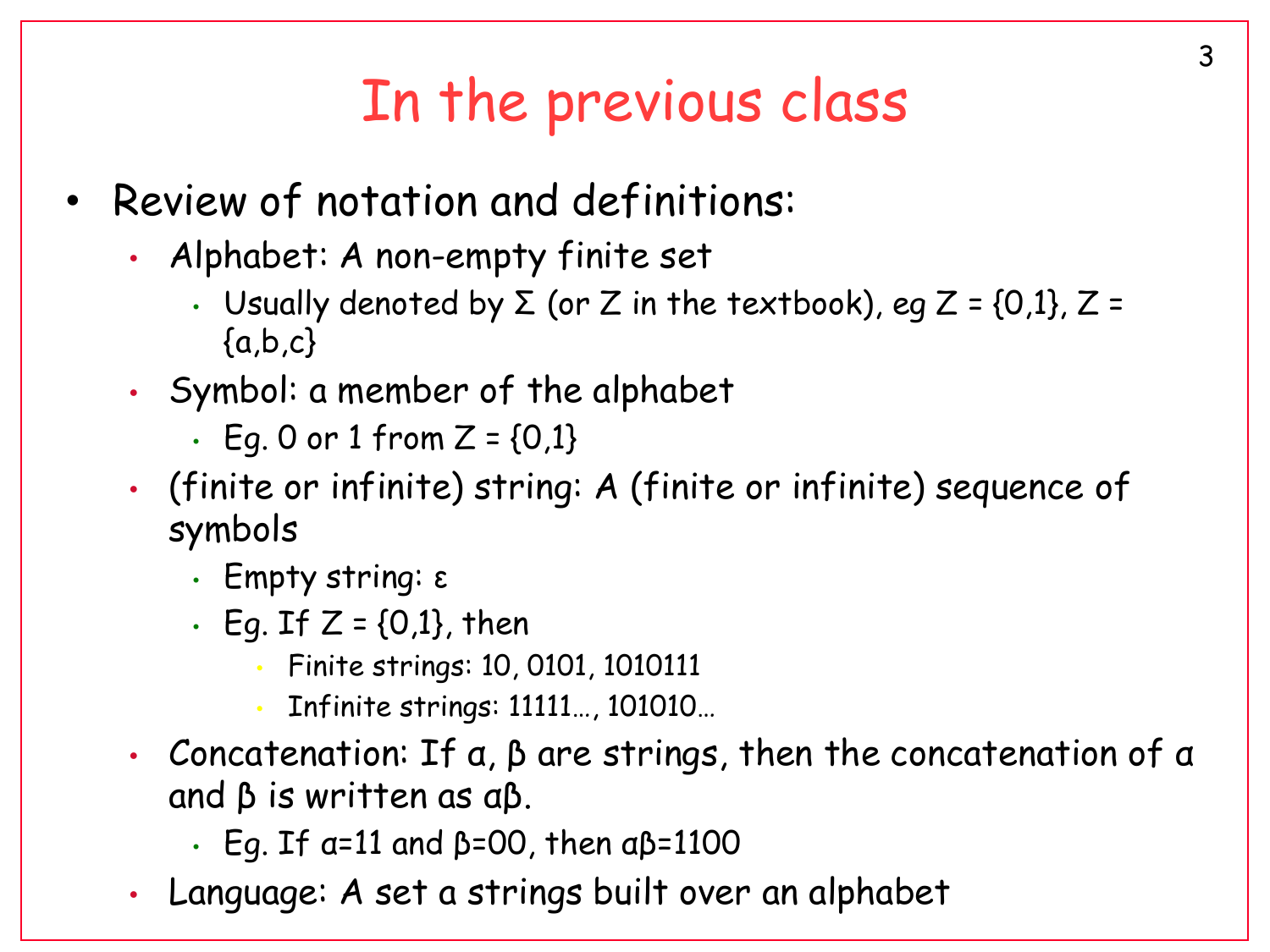### In the previous class

- Review of notation and definitions:
	- Star operator:  $L^* = \{x_1x_2...x_k \mid k$ ≥0 and each  $x_i \in L\}$ 
		- $\cdot$  Eg. L = {a,b,aa,aaa,...}, L<sup>\*</sup> = {aa,ab,ba,aaa,aab,aba,...}
	- Omega operator:  $L^{\omega} = \{x_1x_2x_3...\}$  each  $x_i \in L\}$ 
		- Eq.  $L = \{a\}$ ,  $L^{\omega} = \{aaa...\}$
	- If  $L \subseteq \mathbb{Z}^{\omega}$ , then the set of all finite prefixes is
		- Fin  $L = \{u \in Z^* \mid \exists v \in Z^{\omega} \text{ uv} \in L\}$
	- $\,\cdot\,$  If L $\subseteq$ Z\*, then the limit of L is
		- Lim L =  $\{u \in Z^{\omega} \mid \forall k \ge 0.$ u $(0,k) \in L\}$
		- where
			- $u(m,n) = u_m u_{m+1}...u_n$
			- $u(m,\omega) = u_m u_{m+1}$ …
			- $u(0,0) = ε$
		- Note: usually in the literature Lim L represents the set of infinite words that have infinitely many prefixes in the set L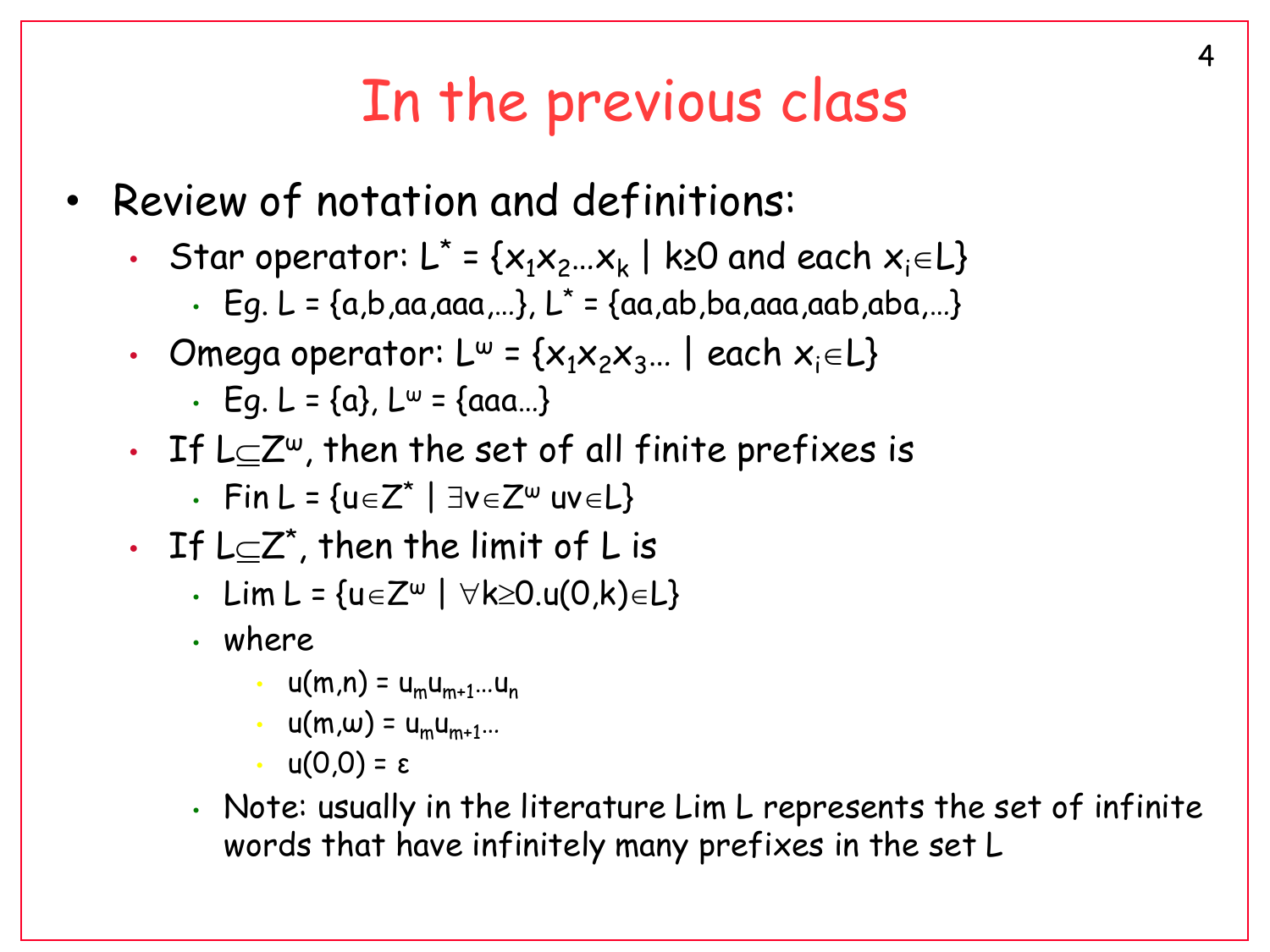## In the previous class The the previous class

- Behavioral relationships
	- Given S, S':
		- $\cdot$  how are B(S) and B(S') related?
		- how are Reach(S) and Reach(S') related?
- Similarity relationships
	- Let  $S_a$ ,  $S_b$  with  $Y_a$ = $Y_b$ . A relation  $R \subseteq X_a \times X_b$  is a simulation relation from S<sub>a</sub> to S<sub>b</sub> if
		- 1.  $\forall x_{a0} \in X_{a0}$ .  $\exists x_{b0} \in X_{b0}$ .  $(x_{a0},x_{b0}) \in R$

2. 
$$
\forall
$$
 ( $x_a$ , $x_b$ ) $\in$ R. H<sub>a</sub>( $x_a$ )=H<sub>b</sub>( $x_b$ )

3.  $\forall (x_a, x_b) \in R$ .

$$
\mathbf{x}_{a} \stackrel{u_{a}}{\rightarrow} \mathbf{x}_{a}^{'} \text{ implies } \mathbf{x}_{b} \stackrel{u_{b}}{\rightarrow} \mathbf{x}_{b}^{'} \text{ satisfying } (x_{a}^{'} , x_{b}^{'} ) \in R
$$

• Given  $\mathsf{S}_{\mathsf{a}}$ ,  $\mathsf{S}_{\mathsf{b}}$  with  $\mathsf{Y}_{\mathsf{a}}$ = $\mathsf{Y}_{\mathsf{b}}$ , we say that  $\mathsf{S}_{\mathsf{a}}$  is simulated by  $\mathsf{S}_{\mathsf{b}}$  or that S<sub>b</sub> simulates S<sub>a</sub>, written S<sub>a</sub> $\leq$ <sub>S</sub>S<sub>b</sub>, if there exists a simulation relation from  $\mathsf{S}_{\mathsf{a}}$  to  $\mathsf{S}_{\mathsf{b}}.$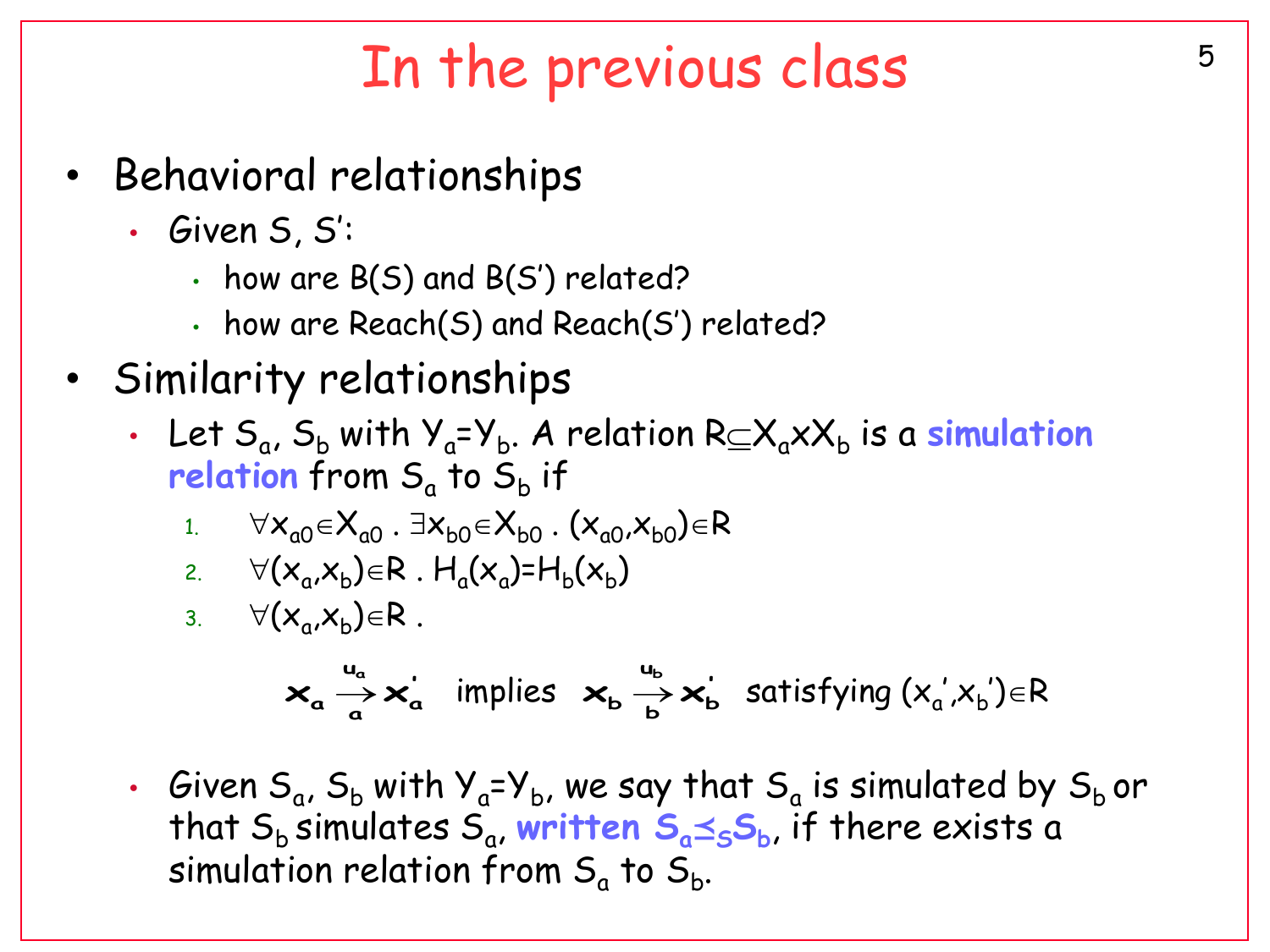## Vending Machine Example 6

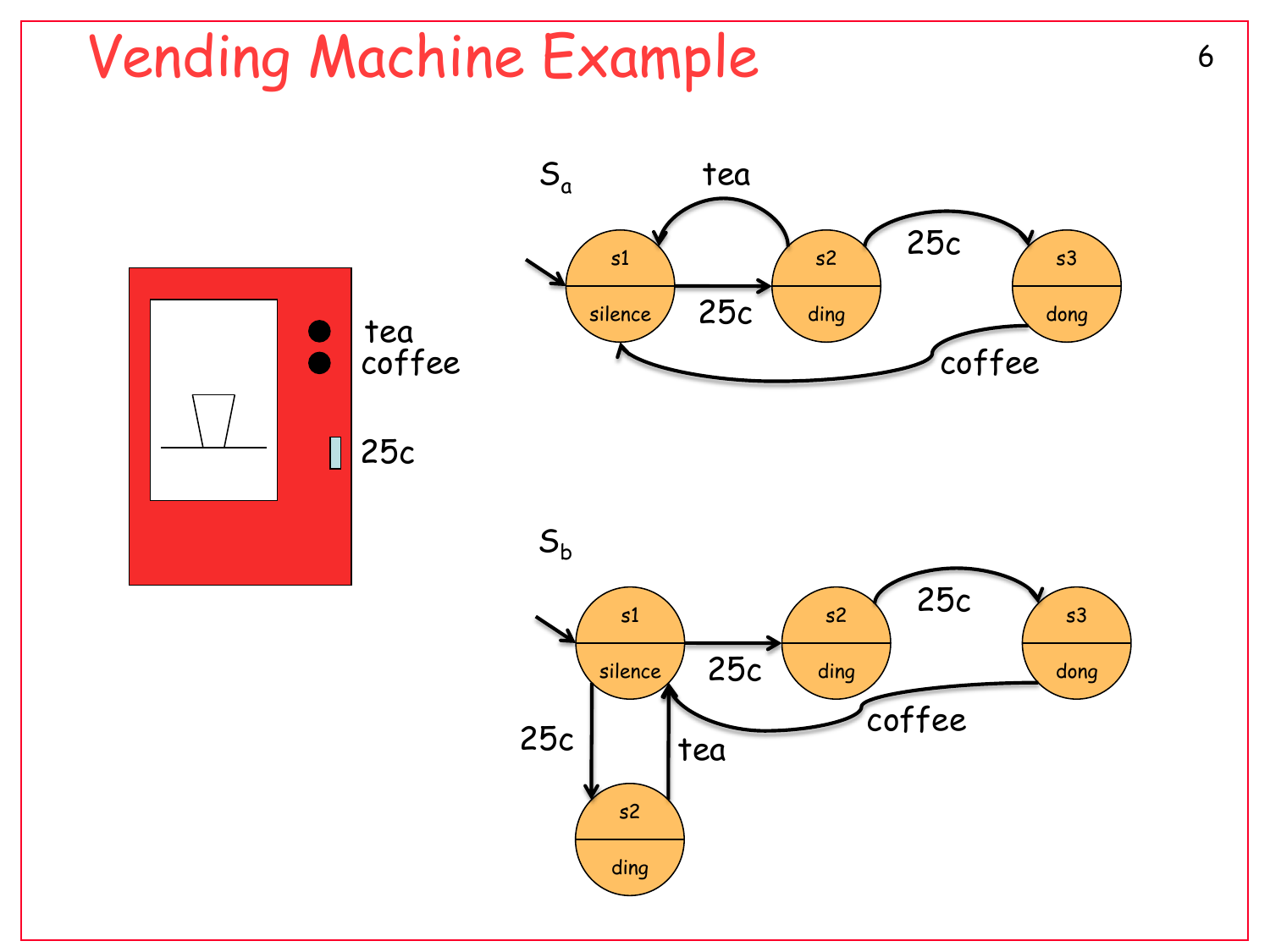## Example 4.15

#### Bisimulation R = {( $s_0$ , $q_0$ ), ( $s_1$ , $q_0$ ), ( $s_2$ , $q_1$ ), ( $s_3$ , $q_2$ )}

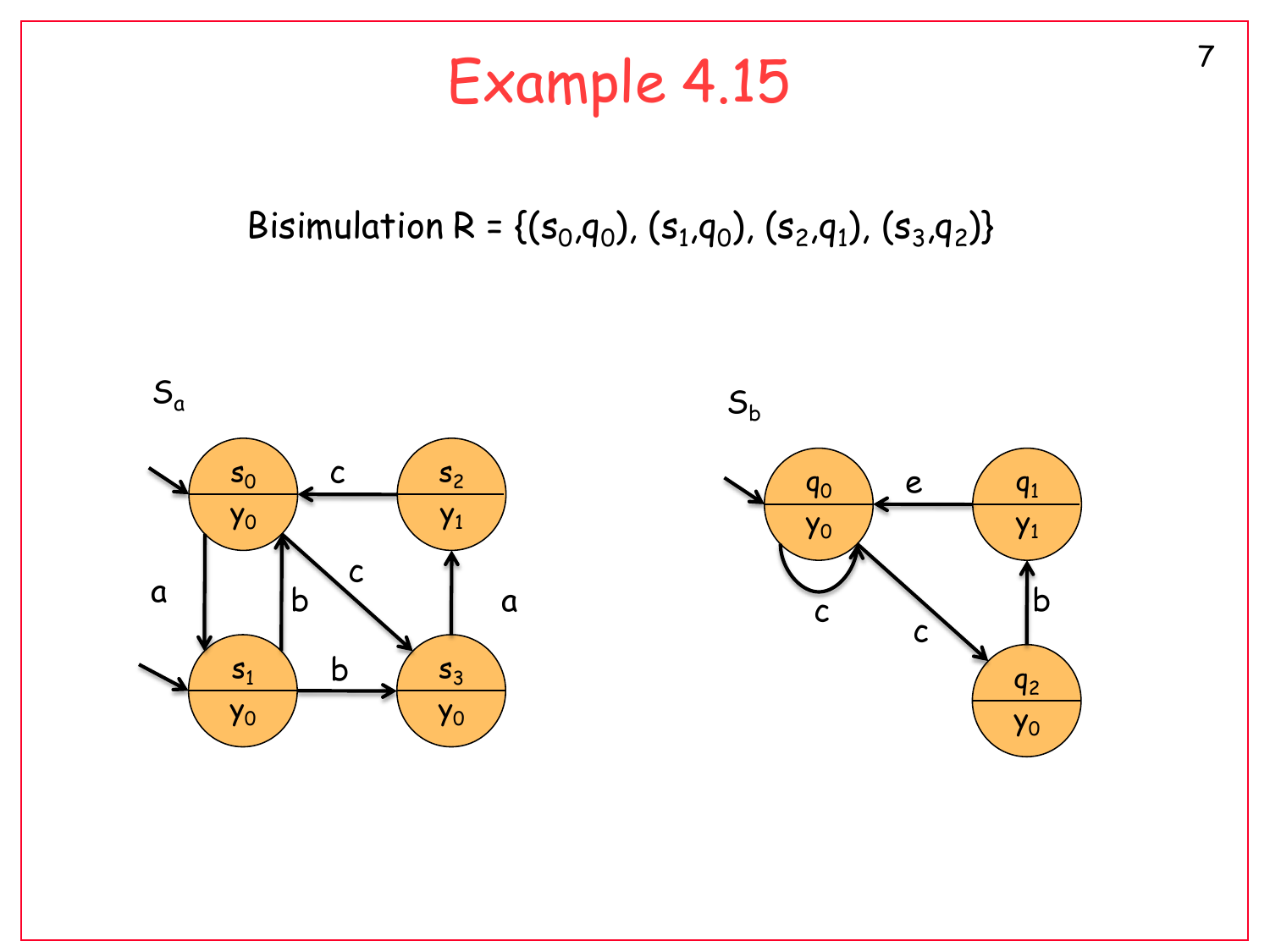## Bisimulation<sup>8</sup>

- Def. Given  $S_a$ ,  $S_b$  with  $Y_a = Y_b$  we say that  $S_a$  is **bisimilar** to  $S_b$ , **denoted SaSS<sup>b</sup>** , if there exists a relation R satisfying:
	- 1.  $\,$  R is a simulation relation from  $\mathsf{S}_{\alpha}$  to  $\mathsf{S}_{\mathsf{b}}$
	- 2.  $\mathsf{R}^{\text{-}1}$  is a simulation relation from  $\mathsf{S}_\mathsf{b}$  to  $\mathsf{S}_\mathsf{a}$
- Let  $S_a$ ,  $S_b$  with  $Y_a = Y_b$ . A relation  $R \subseteq X_a \times X_b$  is a  $\bm{\mathsf{b}}$  isimulation relation between  $\bm{\mathsf{S}}_{\mathsf{a}}$  and  $\bm{\mathsf{S}}_{\mathsf{b}}$  if 1.  $\forall x_{a0} \in X_{a0}$ .  $\exists x_{b0} \in X_{b0}$ .  $(x_{a0},x_{b0}) \in R$ 2.  $\forall x_{b0} \in X_{b0}$ .  $\exists x_{a0} \in X_{a0}$ .  $(x_{a0},x_{b0}) \in R$ 3.  $\forall (x_a, x_b) \in R$ .  $H_a(x_a) = H_b(x_b)$ 4.  $\forall (x_a, x_b) \in R$ . implies satisfying (x<sup>a</sup> ',x<sup>b</sup> ')R **' a**  $\mathbf{x}_{\mathsf{a}} \xrightarrow[\mathsf{a}]{\sim} \mathsf{x}_{\mathsf{a}}^{\mathsf{a}}$  satisfying  $(\mathsf{x}_{\mathsf{a}}^{\mathsf{a}} , \mathsf{x}_{\mathsf{b}}^{\mathsf{b}}) \in \mathsf{R}$ **u**  $\mathsf{X}_{\mathsf{a}} \xrightarrow[\mathsf{a}]{\mathsf{u}_{\mathsf{a}}} \mathsf{X}$ **' b u**  $\mathsf{x}_{\mathsf{b}} \xrightarrow[\mathsf{b}]{\mathsf{u}_{\mathsf{b}}} \mathsf{x}$ **u**  $\mathbf{x}_{\mathsf{b}} \stackrel{u_{\mathsf{b}}}{\rightarrow} \mathbf{x}_{\mathsf{b}}^{'}$  implies  $\mathbf{x}_{\mathsf{a}} \stackrel{u_{\mathsf{a}}}{\rightarrow} \mathbf{x}_{\mathsf{a}}^{'}$ **u**  $\mathsf{X}_{\mathsf{a}} \xrightarrow[\mathsf{a}]{\mathsf{u}_{\mathsf{a}}} \mathsf{X}$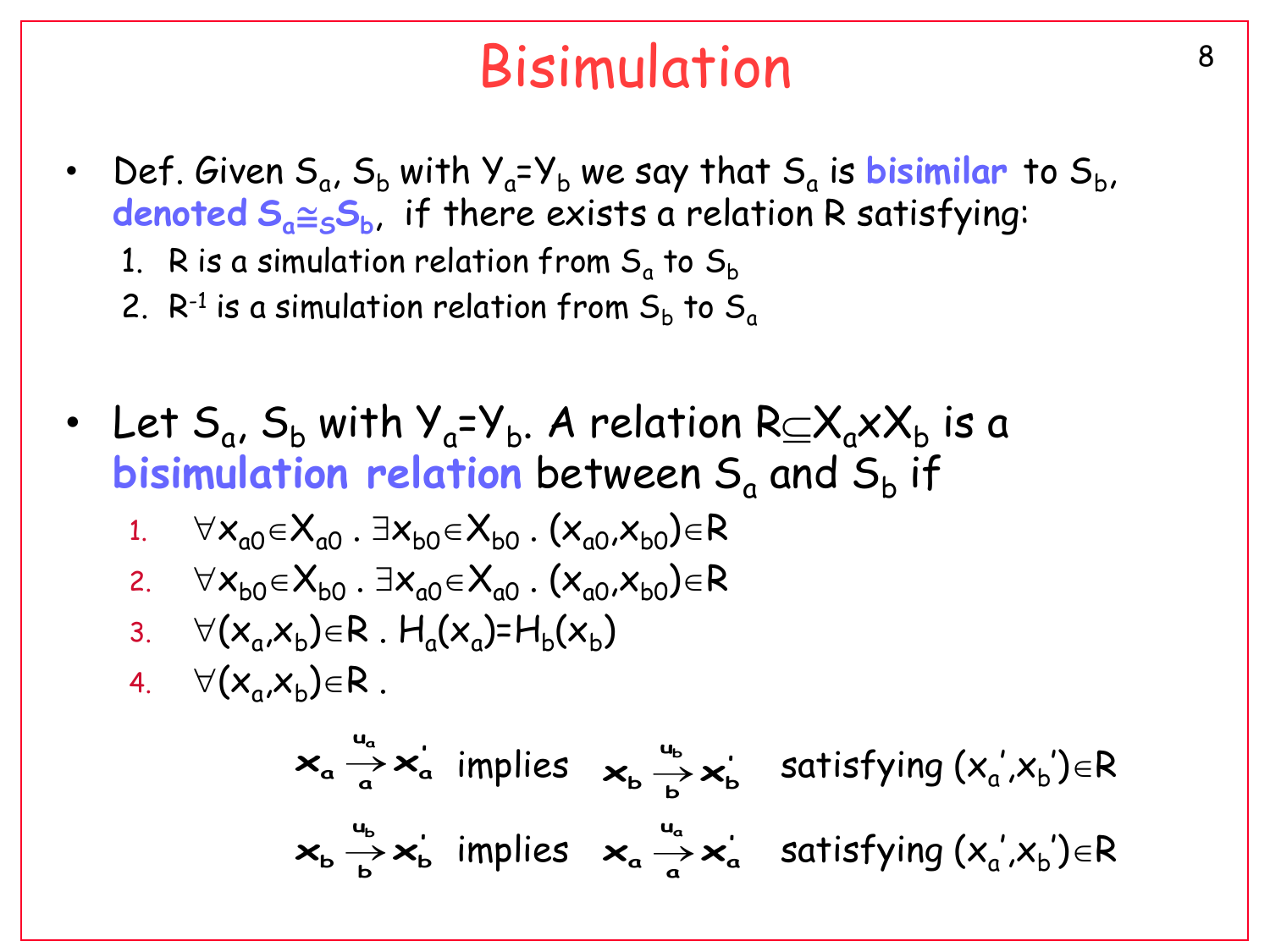### Alternating Similarity Relationships

- Def. Let  $S_a$ ,  $S_b$  with  $Y_a = Y_b$ . A relation  $R \subseteq X_a \times X_b$  is an alternating simulation relation from S<sub>a</sub> to S<sub>b</sub> if
	- 1.  $\forall x_{a0} \in X_{a0}$ .  $\exists x_{b0} \in X_{b0}$ .  $(x_{a0},x_{b0}) \in R$
	- 2.  $\forall (x_a, x_b) \in R$ .  $H_a(x_a) = H_b(x_b)$
	- 3.  $\forall (x_a, x_b) \in R$ .  $\forall$ u<sub>a</sub> $\in$ U<sub>a</sub> $(x_a)$ .  $\exists$ u<sub>b</sub> $\in$ U<sub>b</sub> $(x_b)$ .  $\forall$  $x_{\mathsf{b}}'$  $\in$ Post $_{\mathsf{ub}}(x_{\mathsf{b}})$  .  $\exists$  $x_{\mathsf{a}}'$  $\in$ Post $_{\mathsf{ua}}(x_{\mathsf{a}})$  .  $(x_{\mathsf{a}}',$  $x_{\mathsf{b}}')$  $\in$ R ' '
- Given  $\mathsf{S}_{\mathsf{a}}$ ,  $\mathsf{S}_{\mathsf{b}}$  with  $\mathsf{Y}_{\mathsf{a}}\textup{=} \mathsf{Y}_{\mathsf{b}}$ , we say that  $\mathsf{S}_{\mathsf{a}}$  is alternatingly simulated by  $\mathsf{S}_\mathsf{b}$  or that  $\mathsf{S}_\mathsf{b}$  alternatingly simulates  $\mathsf{S}_\mathsf{a}$ , **written SaASS<sup>b</sup>** , if there exists an alternating simulation relation from  $\mathsf{S}_{\mathsf{a}}$  to  $\mathsf{S}_{\mathsf{b}}.$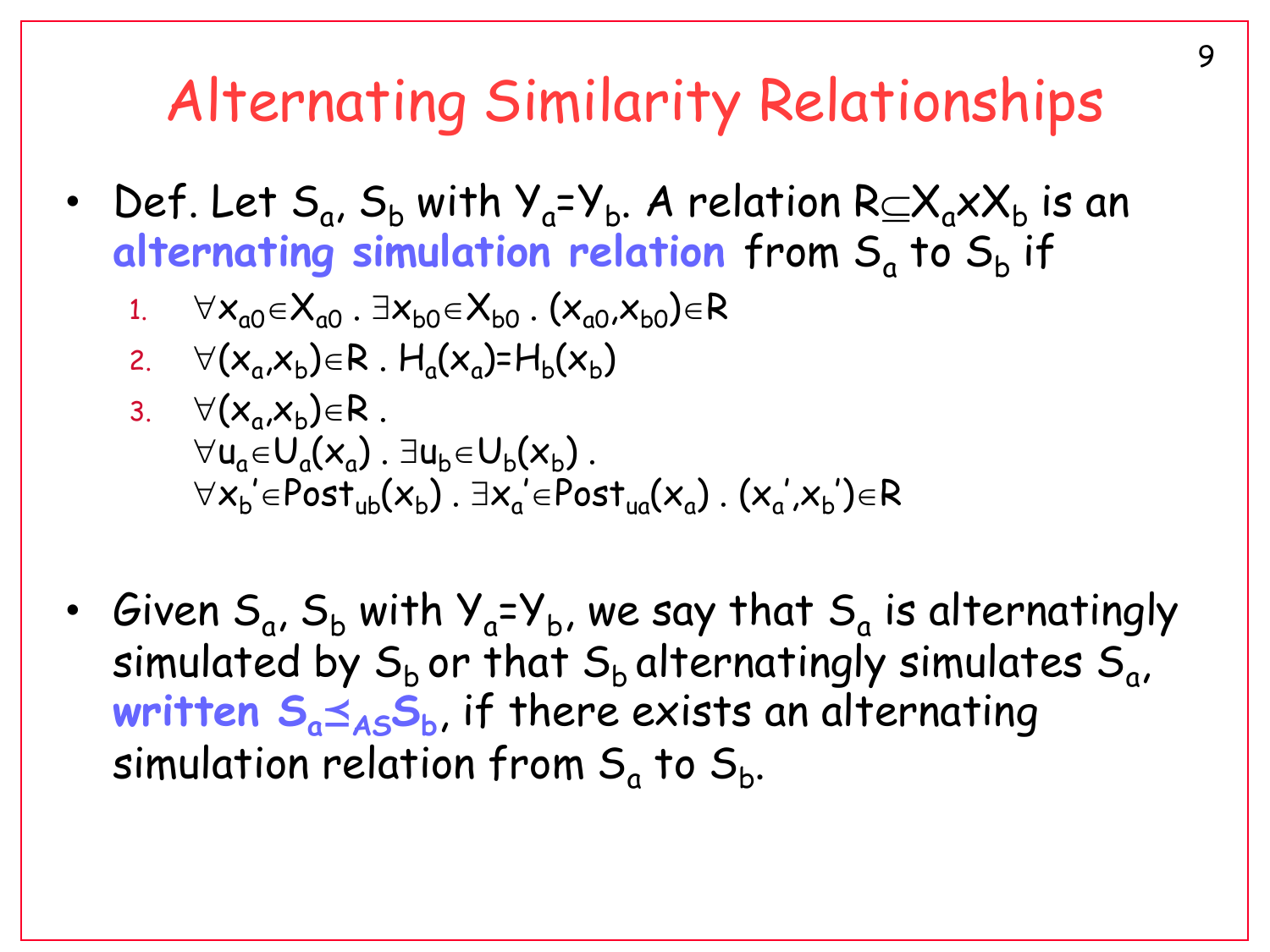# Example 4.21 10

#### Simulation R = { $(q_0, s_0)$ ,  $(q_1, s_1)$ ,  $(q_2, s_2)$ } Alternating Simulation R' = {( $q_0$ , $s_0$ ), ( $q_1$ , $s_1$ ), ( $q_1$ , $s_2$ ), ( $q_1$ , $s_3$ )}